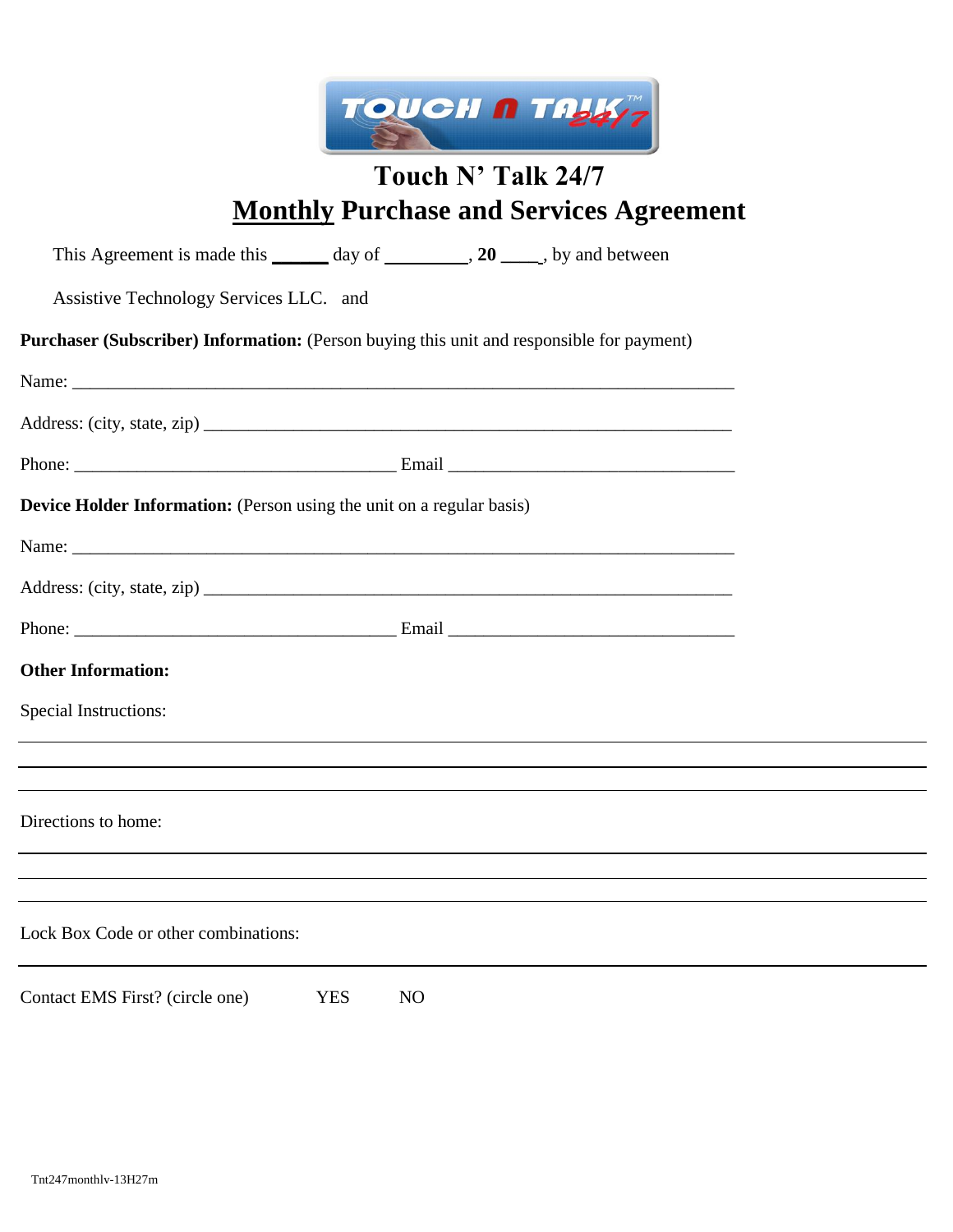| <b>Medical Information:</b> |                                                                                                                       |
|-----------------------------|-----------------------------------------------------------------------------------------------------------------------|
|                             | <u> 1989 - Johann Stoff, amerikansk politiker (d. 1989)</u>                                                           |
|                             |                                                                                                                       |
|                             |                                                                                                                       |
|                             |                                                                                                                       |
|                             |                                                                                                                       |
| <b>Allergies:</b>           |                                                                                                                       |
|                             |                                                                                                                       |
|                             |                                                                                                                       |
|                             |                                                                                                                       |
| <b>Dispatch Agencies:</b>   |                                                                                                                       |
|                             |                                                                                                                       |
|                             | <b>Emergency Contacts:</b> (This information is available to monitoring service when unit is activated during a call) |
| <b>Contact 1:</b>           |                                                                                                                       |
|                             |                                                                                                                       |
| <b>Contact 2:</b>           |                                                                                                                       |
|                             |                                                                                                                       |
|                             |                                                                                                                       |
| <b>Contact 3:</b>           |                                                                                                                       |

- 1. The Services are provided to us by our subcontractor call center. Assistive Technology Services LLC does not directly provide call center services of any kind. If an emergency call from your Device is received in the Center, a representative will try to ascertain the nature of your emergency. If, in the reasonable judgment of the Center an emergency situation exists, the Center will attempt to telephone the emergency response authority in your geographic area and one of the people as designated on your Information Form. If the Center has reason to believe that no actual emergency exists, it may choose not to notify emergency response personnel.
- 2. SALE OF TOUCH N' TALK 24/7 DEVICE. We will sell and deliver to you, the Touch N' Talk 24/7 Device. Upon delivery of the Device and receipt of your payment of the full sales price we will provide you instructions to activate the device and two-way talk capabilities of the Device.

### 3. **PRICE; PAYMENT AND TERM.**

3.1 SALES/INSTALLATION PRICE. The total sales price for the Touch N' Talk 24/7 Device is \$**169.99** plus sales tax if applicable. This does not include monthly service. **We will not start**  Services until the sales price and 1<sup>st</sup> month monitoring services is paid in full.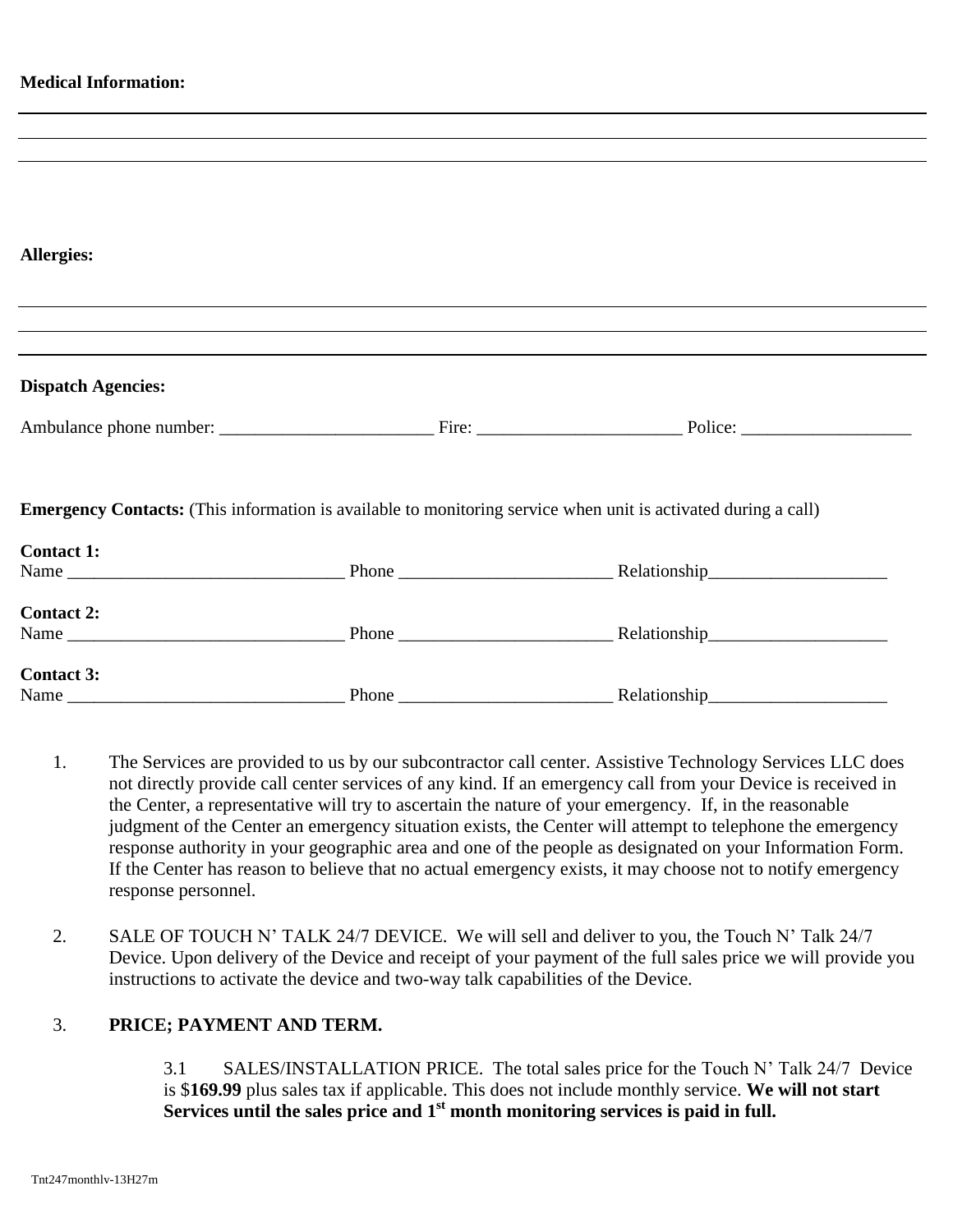3.2 SERVICES FEE; TERM: For Services, you agree to pay us the sum of **\$29.99 per month and every month after**, billed and payable in advance. The original term of this Agreement is the billing cycle selected and will renew for the same consecutive billing cycle thereafter unless terminated as set forth below. We may terminate this Agreement at the end of the original term or any renewal term by giving you not less than 30 days advanced written notice. You may terminate this Agreement at anytime by giving us written notice. If you terminate during a billing cycle you will not receive a refund for the unused portion of the monthly fee. **You will not receive a refund for \$169.99** which includes the equipment, shipping, setup and cancellation fees. Mid-month cancellations will be charged for the entire month. Please do not return the equipment as there is no refund for the equipment.

3.3 INCREASE IN SERVICES FEE. You acknowledge that the services fee is based upon existing federal, state and local taxes and other third-party charges. We shall have the right, at any time, to increase the services fee to reflect any additional or increased taxes, licenses, permits, or fees which may be charged to us by any utility, subcontractors or governmental agency relating to the services we provide and you agree to pay the same. In addition, we may increase the services fee for any renewal term by giving you sixty (60) days prior notice.

## 4. WARRANTY AND LIMITATIONS.

4.1 WARRANTY COVERAGE. For one year from the originating date of this agreement, we will repair or replace the Touch N' Talk 24/7 Device without charge to you per our repair and replacement policy. Customer is to pay all shipping fees to and from Assistive Technology Services. A replacement may be a used or a reconditioned Device.

4.2 HOW TO GET SERVICE: CALL US AT OUR SUBSCRIBER SERVICES DEPARTMENT AND TELL US WHAT IS WRONG WITH THE DEVICE.

4.3 REPAIR OR REPLACEMENT OF THE Touch N' Talk 24/7 DEVICE IS OUR ONLY DUTY UNDER THIS LIMITED WARRANTY. WE MAKE NO OTHER EXPRESS WARRANTY INCLUDING ANY WARRANTY OF MERCHANTABILITY OF THE Touch N' Talk 24/7 DEVICE OR ITS FITNESS FOR ANY SPECIAL PURPOSE. WE CANNOT NOT WARRANT THAT THE Touch N' Talk 24/7 DEVICE OR SERVICES WILL ALWAYS OPERATE. THIS WARRANTY DOES NOT COVER REPAIRS THAT ARE NEEDED BECAUSE OF AN ACCIDENT, DAMAGE, ACTS OF NATURE, YOUR FAILURE TO PROPERLY USE THE Touch N' Talk 24/7 DEVICE, OR IF SOMEONE OTHER THAN US ATTEMPTS TO REPAIR OR CHANGE THE Touch N' Talk 24/7 DEVICE, OR ANY OTHER REASON EXCEPT A DEFECT IN THE EQUIPMENT. WE MAKE NO REPRESENTATION OR WARRANTY AS TO THE PROMPTNESS OF OUR RESPONSE, AND WE HAVE NO CONTROL OVER THE RESPONSE TIME OR CAPABILITY OF ANY AGENCY OR PERSON WHO MAY BE NOTIFIED OF AN EMERGENCY. ALL IMPLIED WARRANTIES ARE LIMITED IN DURATION TO THE TERM OF THIS EXPRESSED LIMITED WARRANTY. **WE ARE NOT LIABLE FOR CONSEQUENTIAL, SPECIAL OR INCIDENTAL DAMAGES.** YOU AGREE THAT THIS IS OUR ONLY WARRANTY AND WE HAVE GIVEN YOU NO OTHER WARRANTY FOR THE DEVICE.

### 5. RECEIPT OF COPY.

YOU ACKNOWLEDGE THAT YOU HAVE RECEIVED A COMPLETED COPY OF THIS AGREEMENT, AND THE NOTICE OF CANCELLATION FORM. ALL OF THE TERMS ON THIS PAGE AND ON ALL ATTACHMENTS ARE PART OF THIS AGREEMENT. READ THEM BEFORE YOU SIGN BELOW.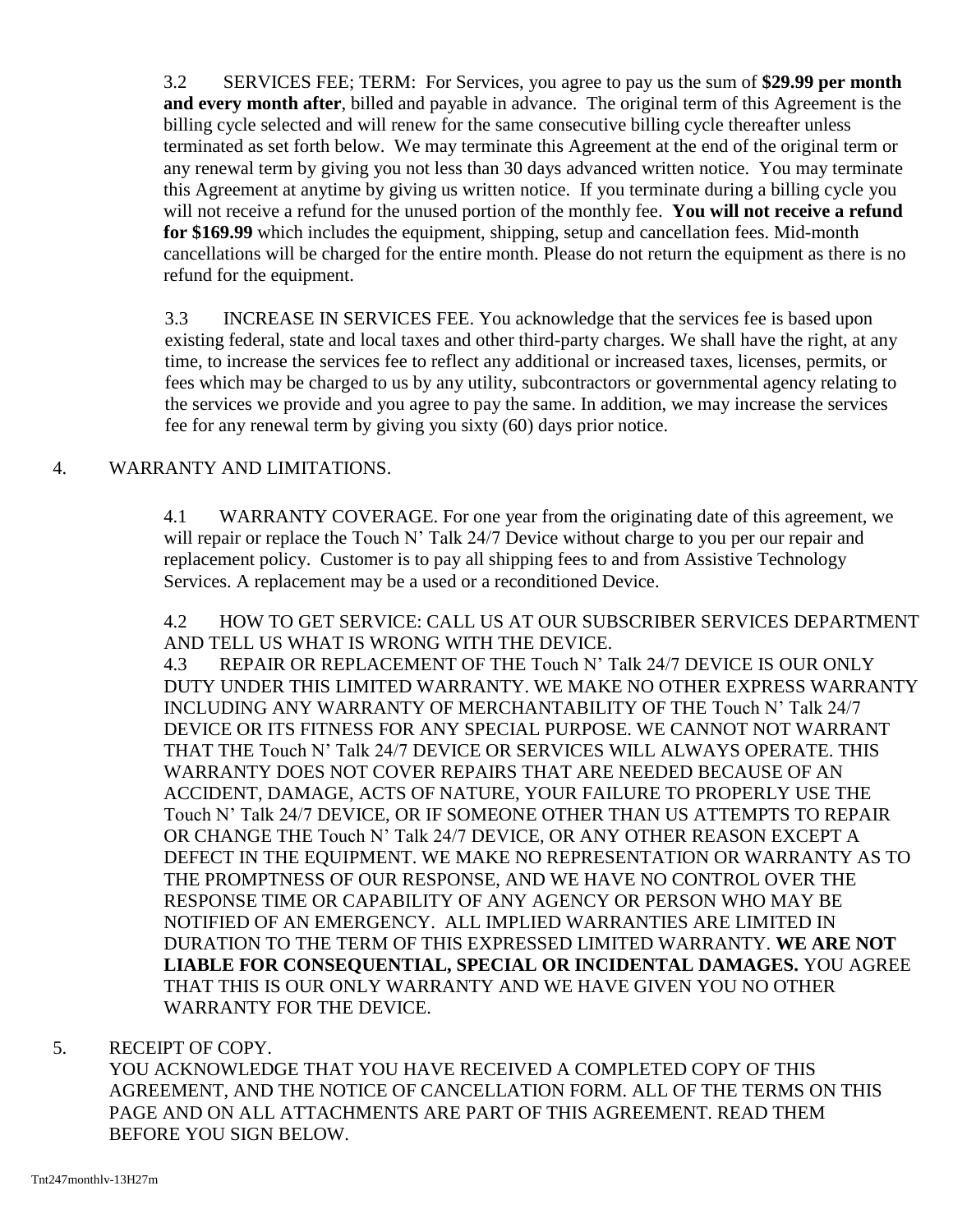6. LIMITATION OF LIABILITY. IT IS UNDERSTOOD AND AGREED THAT ASSISTIVE TECHNOLOGY SERVICES AND ANY THIRD-PARTY PROVIDERS OR SUBCONTRACTORS ARE NOT INSURERS AND THAT THE AMOUNTS PAID TO ASSISTIVE TECHNOLOGY SERVICES ARE FOR THE SERVICES PROVIDED BY SUBCONTRACTOR CALL CENTER AND NOT FOR THE VALUE OF ANY PROPERTY, OR ANY PROPERTY DAMAGE OR LOSS, OR THE COST OF ANY PERSONAL INJURY. IN THE EVENT OF ANY LOSS, DAMAGE OR INJURY TO ANY PERSON OR PROPERTY SUBSCRIBER WAIVES ALL RIGHTS OF SUBROGATION OR ANY OTHER RIGHT OF RECOVERY AGAINST ASSISTIVE TECHNOLOGY SERVICES AND ANY THIRD- PARTY PROVIDERS OR SUBCONTRACTORS THAT ANY INSURER OR OTHER PERSON MAY HAVE AS A RESULT OF PAYING ANY CLAIM FOR ANY LOSS OR INJURY TO ANY OTHER PERSON.

**EXCEPT SPECIFICALLY SET FORTH HEREIN, THE MONITORING SERVICE AND ALL SERVICES ARE PROVIDED BY ASSISTIVE TECHNOLOGY SERVICES "AS-IS" AND "WHERE IS." ASSISTIVE TECHNOLOGY SERVICES SPECIFICALLY DISCLAIMS ALL OTHER WARRANTIES, EXPRESSED OR IMPLIED, INCLUDING BUT NOT LIMITED TO WARRANTIES OF MERCHANTABILITY, ACCURACY AND FITNESS FOR A PARTICULAR PURPOSE AS TO THE TOUCH N' TALK 247 DEVICE, THE SERVICES PROVIDED UNDER THIS AGREEMENT. WITHOUT LIMITING THE FOREGOING, ASSISTIVE TECHNOLOGY SERVICES DO NOT WARRANT THAT THE SERVICES OR ITS OPERATION WILL BE ACCURATE, RELIABLE, UNINTERRUPTED, OR ERROR-FREE. SUBSCRIBER ACKNOWLEDGES THAT THE SERVICES ARE SUPPORTED BY THE CUSTOMERS TELEPHONE NETWORK, AND OVER LOCAL EXCHANGE, INTER-EXCHANGE AND INTERNET BACKBONE CARRIER LINES AND THROUGH ROUTERS, SWITCHES AND BY CELLULAR NETWORK CARRIERS UTILITIES, SATELLITE COMPANIES COMMUNICATIONS COMPANIES, INTERNET SERVICES PROVIDERS AND OTHER THIRD PARTIES, ALL OF WHICH ARE BEYOND ASSISTIVE TECHNOLOGY SERVICES CONTROL AND SUBSCRIBER SHALL NOT BE ENTITLED TO RECEIVE ANY SERVICES FEE CREDITS OR REFUNDS FOR SERVICES OUTAGES OR INTERRUPTIONS BEYOND ASSISTIVE TECHNOLOGY SERVICES EXCLUSIVE CONTROL. SUBSCRIBER ACCEPTS ALL RISK ARISING OUT OF OR RELATING TO THE DELAY, FAILURE, INTERRUPTION, OR CORRUPTION OF THE SERVICE.** 

YOU AGREE THAT EVEN IF A COURT DECIDES THAT ASSISTIVE TECHNOLOGY SERVICES BREACH OF THIS AGREEMENT, OR ASSISTIVE TECHNOLOGY SERVICES NEGLIGENCE, OR GROSS NEGLIGENCE, CAUSED ANY TYPE OF DAMAGES, INCLUDING BUT NOT LIMITED TO ANY ISSUES RELATING TO SYSTEM DESIGN, OPERATION, PROGRAMMING, TESTING, REPAIR, SERVICE, MAINTENANCE, NETWORK AVAILABILITY, SPEED OR ACCURACY OF TRANSMITTED INFORMATION OR DATA, OR THAT ANY OTHER SERVICES PROVIDED BY ASSISTIVE TECHNOLOGY SERVICES ALLOWED AND OR CAUSED ANY HARM OR DAMAGE (WHETHER PROPERTY DAMAGE, PERSONAL INJURY OR DEATH) TO OCCUR TO YOU OR ANYONE ELSE, YOU AGREE THAT ASSISTIVE TECHNOLOGY SERVICES AGGREGATE AND COLLECTIVE LIABILITY SHALL BE LIMITED TO COST OF EQUIPMENT NOT TO EXCEED \$169.99 AND THIS SHALL BE YOUR ONLY REMEDY REGARDLESS OF WHAT LEGAL THEORY (INCLUDING WITHOUT LIMITATION, NEGLIGENCE, GROSS NEGLIGENCE, BREACH OF CONTRACT, BREACH OF WARRANTY FAILURE TO WARN, OR PRODUCT LIABILITY) IS USED TO ALLEGE AND OR DETERMINE THAT ASSISTIVE TECHNOLOGY SERVICES AND ANY THIRD-PARTY PROVIDERS OR SUBCONTRACTORS WERE LIABLE FOR THE INJURY OR LOSS.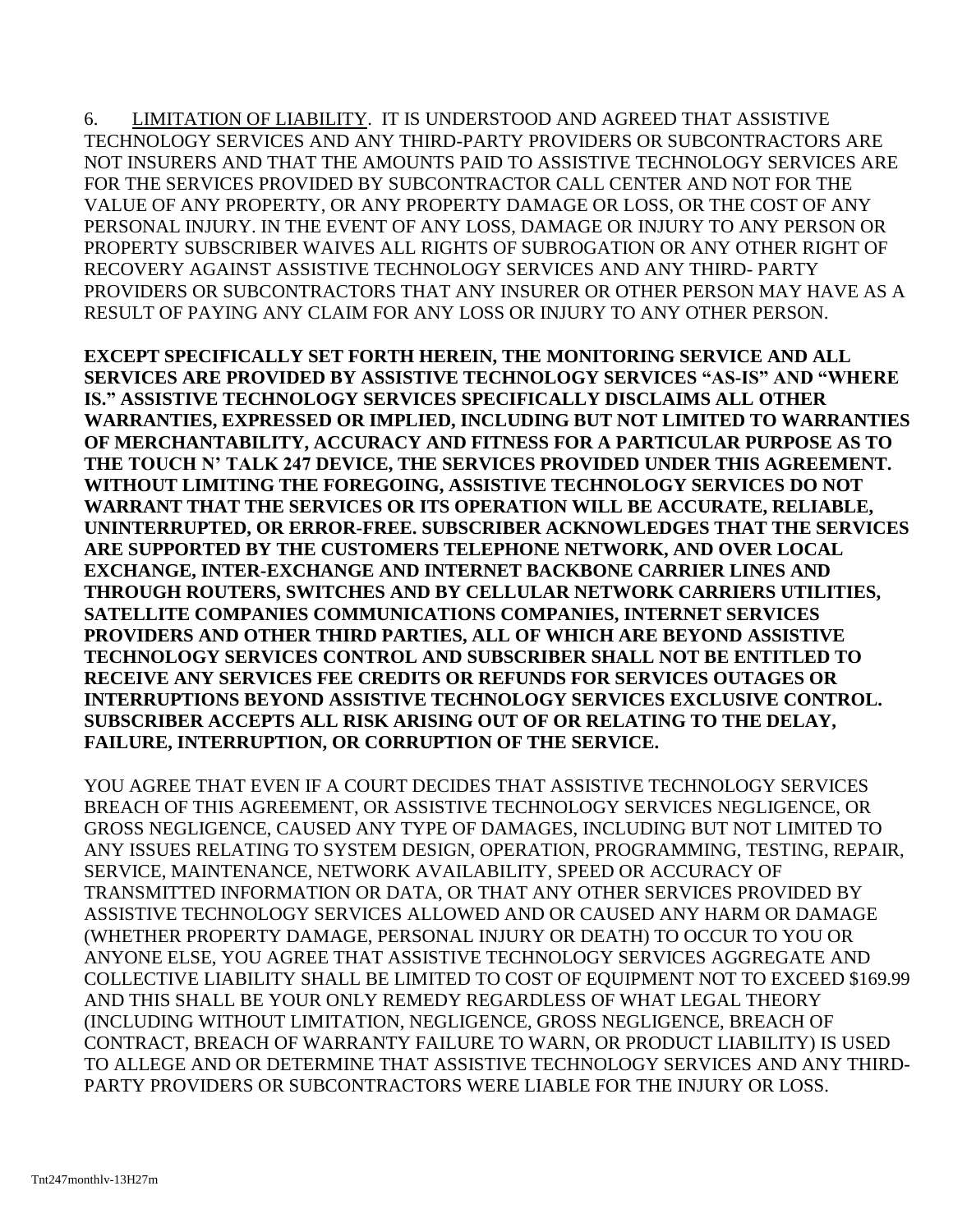- 7. INDEMNIFICATION. IF ANYONE OTHER THAN YOU (INCLUDING ANYONE WHO MAY USE THE TOUCH N' TALK 247 DEVICE AND ACTIVATE SERVICES), ASKS US TO PAY FOR ANY HARM OR DAMAGES (INCLUDING PROPERTY DAMAGE, PERSONAL INJURY OR DEATH, OR INVASION OF PRIVACY OR ANY SIMILAR TORT) CONNECTED WITH OR RESULTING FROM (i) ASSISTIVE TECHNOLOGY SERVICES BREACH OF THIS AGREEMENT OR A FAILURE OF THE SERVICES, (ii) OUR NEGLIGENCE, (iii) ANY OTHER IMPROPER OR CARELESS ACTIVITY OF OURS IN PROVIDING THE DEVICE OR SERVICES, OR (iv) A CLAIM FOR INDEMNIFICATION OR CONTRIBUTION, YOU WILL PAY US (A) ANY AMOUNT WHICH A COURT ORDERS US TO PAY OR WHICH WE REASONABLY AGREE TO PAY, AND (B) THE AMOUNT OF OUR REASONABLE ATTORNEYS' FEES AND ANY OTHER LOSSES OR COSTS THAT WE MAY PAY IN CONNECTION WITH THE HARM OR DAMAGES.
- 8. SUBSCRIBER'S DUTIES. You will instruct all other persons who may use the TOUCH N' TALK 247 System and Services on their proper use, including any User if different than you. Upon activation of the TOUCH N' TALK 247, you or the user will test the System and send test signals to the Center on a monthly basis. If the Center does not respond to the test signal, you should call the Center and confirm the status of the test. You will use the TOUCH N' TALK 247 website to provide your response information, and will use the TOUCH N' TALK 247 website to notify us of any changes in the persons or telephone numbers of your emergency contact information. You agree that we may disclose the information you post to the TOUCH N ' TALK 247 website to any governmental agency having jurisdiction over the use and operation of the System

You agree that you will, at your sole expense, obtain and keep in effect during the entire term of this Agreement, all licenses and similar governmental requirements that may be required for the installation, operation and use of the TOUCH N' TALK 247 Devices and Services.

- 9. SUSPENSION OR CANCELLATION OF THIS AGREEMENT. You understand that we may stop or suspend Services if: (i) strikes, severe weather, earthquakes other Acts of God, or other such events beyond our control affect the operation of the network, or the Center, or your connection to the Center that continuing service would be impractical; (ii) there is an interruption or unavailability of the TELEPHONE network including transmission facilities; (iii) you do not pay the service charge due to us, after we have given you notice that we are canceling service because of non-payment; (iv) we are unable to provide service because of some action or ruling by any governmental authority; and/or (v) you become a debtor in a bankruptcy proceeding. If Services are suspended because you have failed to pay the charges set forth herein, and you ask us to reactivate the Services, you will pay in advance our then prevailing re-activation fee.
- 10. TERMINATION, DEFAULT. **If you fail to make any payment when due we may discontinue Services**. In addition; we may impose a monthly late fee on all payments more than 5 days past due in an amount equal to **\$40.00 until paid**, or the maximum amount permitted by state law, whichever is less.
- 11. ASSIGNEES AND SUBCONTRACTORS. We may transfer or assign this Agreement to any other service provider, financial institution or other entity. Upon an assignment to another service provider, ASSISTIVE TECHNOLOGY SERVICES will be relieved of any further obligations hereunder. You may not transfer this Agreement to someone else unless we approve the transfer in writing. We may use subcontractors, subsubcontractors and third-party providers, including ASSISTIVE TECHNOLOGY SERVICES and the Center to provide Services.
- 12. LIMITATION ON LAWSUITS; VENUE; WAIVER OF JURY TRAIL. Both ASSISTIVE TECHNOLOGY SERVICES and Subscriber agree that, to the extent permitted by law, no lawsuit or any other legal proceeding connected with this Agreement shall be brought or filed more than one (1) year after the incident giving rise to the claim occurred. Each party hereby irrevocably agrees that any suit, action or other legal proceeding ("suit")